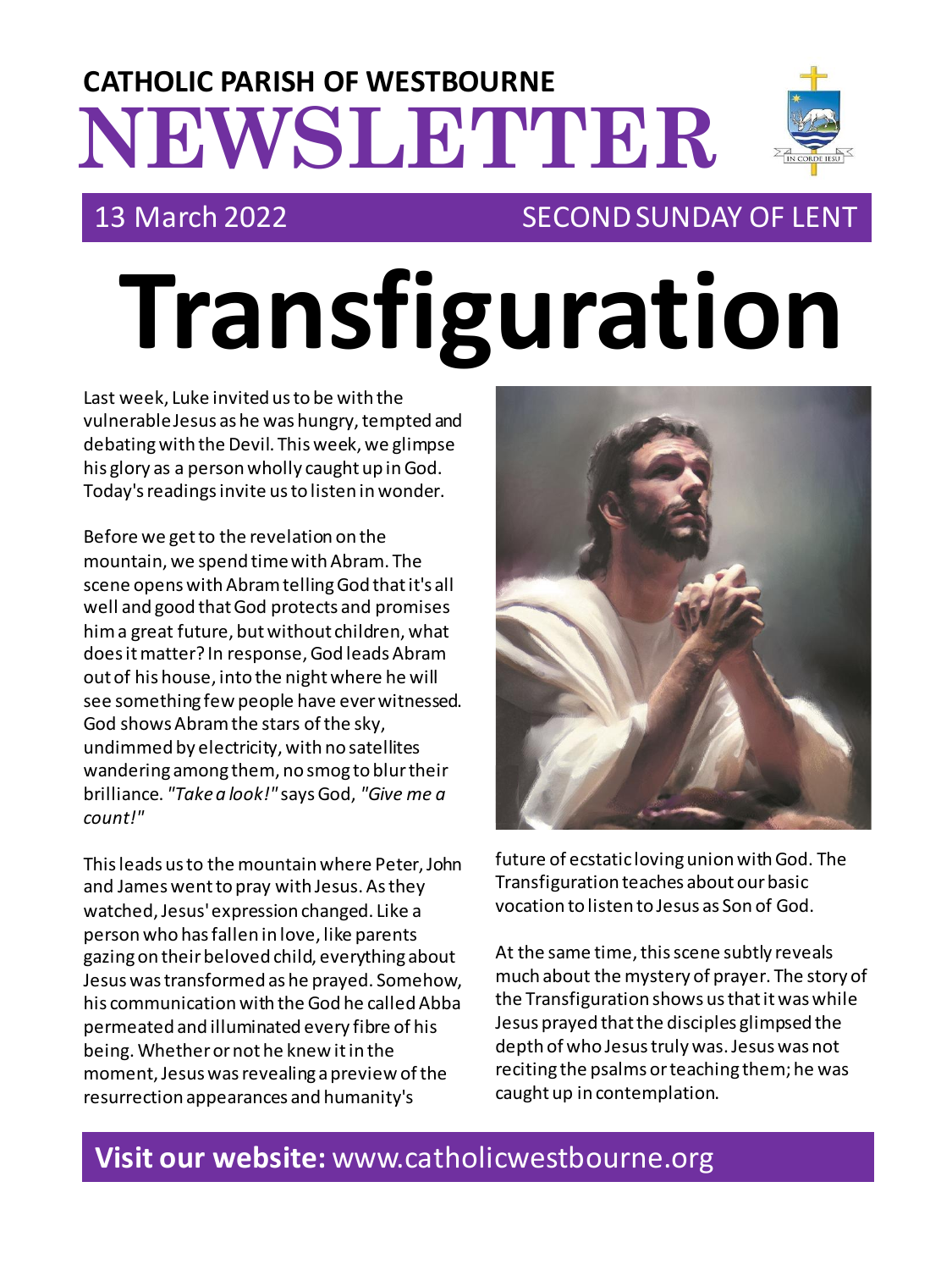# **MASS TIMES**

**Sunday 13 March - SECOND SUNDAY OF LENT** 9.00am 11.00am

**Tuesday 15 March - SECOND WEEK OF LENT** 10.00am

**Wednesday 16 March - SECOND WEEK OF LENT**

10.00am 7.00pm

**Wednesday 14th** *Repose of the souls of Bernard Charles and Elsie May Pratt* **Saturday 16th** *Rosemarie Schofield RIP* **Thursday 17 March – ST PATRICK** 10.00am

> **Friday 18 March - SECOND WEEK OF LENT** 7.00pm Adoration of the Blessed Sacrament from 6.00pm

**CONFESSIONS:**After Mass or by appointment.

Richard Arthur will give a short talk on CAFOD after the 9.00am and 11.00am Masses today.

# **OUR PARISH**

#### **OUR LADY IMMACULATE CHURCH SEAMOOR ROAD, WESTBOURNE, BOURNEMOUTH, BH4 9AE**

**Parish Priest:** Fr Leslie Adams **Telephone:**01202 764027 **Email:** ladams@portsmouthdiocese.org.uk *(Baptism, Marriages, Sick Visits, Funerals and Confessions)*

**Parish Office** *(Wed 9.00am - 12.00pm)* **Parish Administrator – Suzanne Quinn** General enquires andhall bookings **Telephone:**01202 760640 **Email:** oliadmin@portsmouthdiocese.org.uk

**Safeguarding Officer:**Matthew French **Email:** mail@matthewfrench.net

# **SUNDAY MASS READINGS**

**Entrance Antiphon** - **Cf. Ps 26: 8-9** *Of you my heart has spoken, Seek his face. It is your face, O Lord, that I seek; hide not your face from me.* 

### **Gospel Acclamation** - **Mt17:5**

*Glory and praise to you, O Christ! From the bright cloud the Father's voice was heard: 'This is my Son, the Beloved. Listen to him.' Glory and praise to you, O Christ!* 

### **Communion Antiphon** - **Mt 17: 5**

*This is my beloved Son, with whom I am well pleased; listen to him.*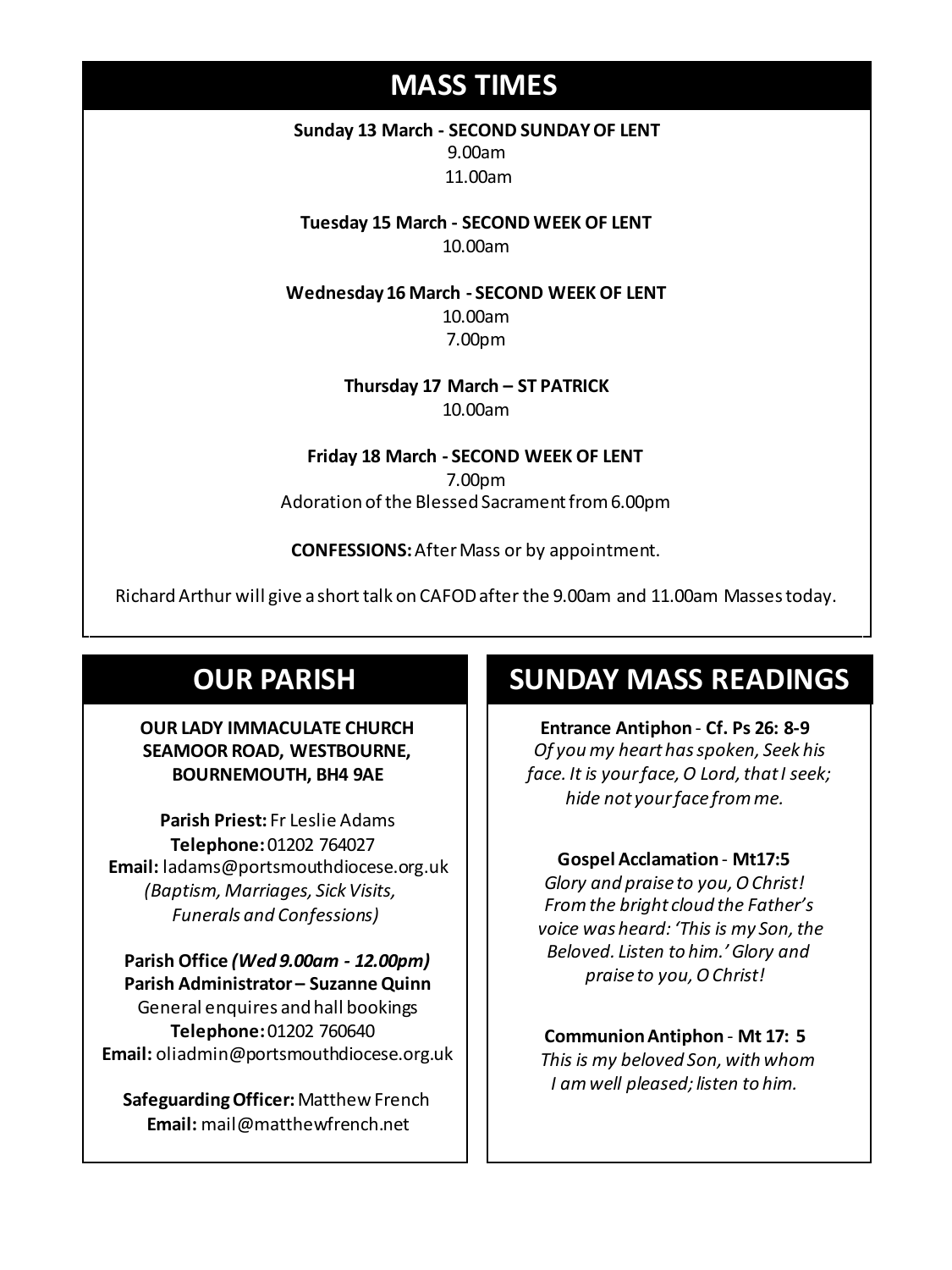## **PARISH NEWS**

**SECOND COLLECTION:** In light of the situation in Ukraine, CAFOD has – in partnership with its sister Caritas agencies in Ukraine, Poland and Moldova – committed £100,000 of aid to support those in need, on behalf of Catholics in England and Wales. If you would like to contribute, you can use the CAFOD Lent Appeal envelopes already distributed and mark your envelope with the words: *"For Ukraine"*.

**PREPARING FOR LENT:** We are called not only to abstain from luxuries during Lent, but to a true inner conversion of heart. Let us start to prepare for this 40+ days season of grace. Confessions are available on request or after Mass.

**ENCOUNTERING THE SPIRIT:** A five-week journey through Lent, reflecting on the Sunday gospels, starting on Thursday 10 March from 7.30pm - 9.00pm on Zoom. For further information please contact Deacon Roger and Jackie: jcarrjones@icloud.com for by calling 07948 516854.

**LENTEN PRAYER AND REFLECTIONS 'KNOWING JESUS - THE EMOTIONAL JESUS'** Every Thursday in Lent, 7.30pm - 8.15pm via Zoom Our Lady & St Edmund Parish of Abingdon invite you to join their Lenten prayer and reflections. For info contact Pauline at pehanley@hotmail.com or call 07506 753 085.



**PRAYER TO ST MICHAEL THE ARCHANGEL:** Let us pray this intercession every day for those suffering the effects of the war in the Ukraine, that the Lord will deliver us from this manifestation of evil. St. Michael the Archangel, defend us in this day of battle. Be our safeguard against the wickedness and snares of the Devil. May God rebuke him, we humbly pray, and do thou, O Prince of the heavenly hosts, by the power of God, thrust down to hell Satan, and all the evil spirits, who wander through the world for the ruin of souls. Amen.

**UKRAINE APPEAL:** Please take a look at the list on the noticeboard to see how you can help the Ukrainian people in their hour of need. Food, blankets, underwear and batteries are just some of the essential items that are desperately needed. Thank you for your support with this urgent appeal.

## **OFFERTORY COLLECTION**

You can donate directly into the bank account:

> **PRCDTR Bournemouth Our Lady Immaculate**

**Sort code:** 309304 **Account:** 00875075

**Thank you for your continued support.**

# **PRAYERS PLEASE**

**Please remember all the sick and housebound of our parish especially:**

Teresa Wraith, Win Sheridan, Kathleen Wood, Phillip Rockford, Germain McAulay, Geoffrey Dixon, Joe Bonnici, Marjorie Lee